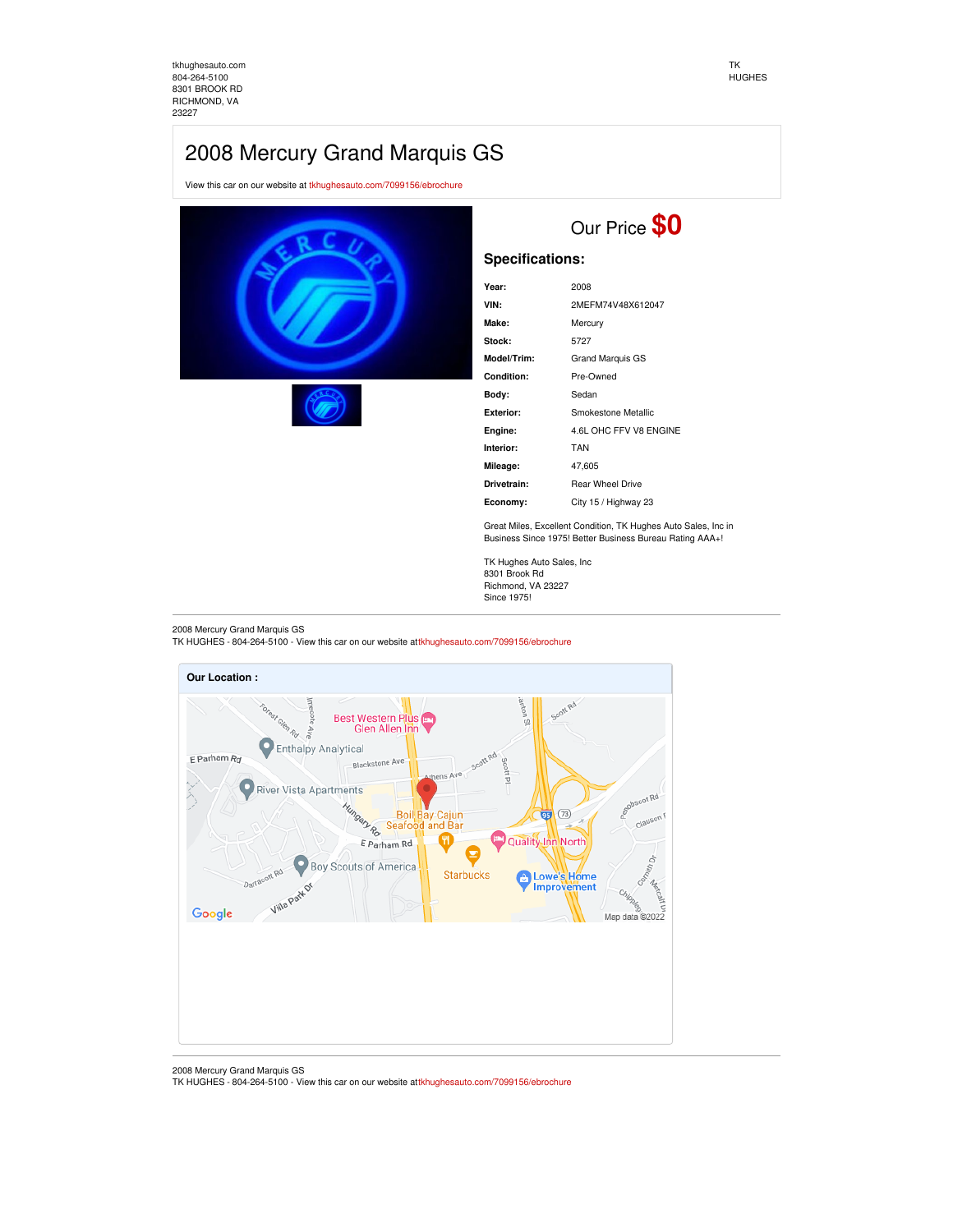## **Installed Options**

#### **Interior**

- Premium cloth twin comfort bench seats-inc: 8-way pwr driver seat w/pwr lumbar recline
- Front seat fold-down center armrest- Front/rear carpeted floor mats
- Color-keyed soft grip steering wheel w/cruise controls Tire pressure monitoring system - Adjustable tilt steering column- Pwr windows w/driver express down feature
- Pwr door locks- Remote keyless entry system w/Smart Lock feature
- Pwr remote decklid release- Cruise control- SecuriLock anti-theft system
- Air conditioning- Rear window defroster- AM/FM stereo w/CD player- In-glass ant
- Illuminated glove box- Dual ashtray mounted cup holders- Front pwr outlet
- Dual visors w/illuminated mirrors- Illuminated entry system w/theater dimming feature
- Front seatback map pockets

### **Exterior**

- Dual body-side paint stripes- Color-keyed body-side moldings w/bright insert
- Body-color B-pillar- Chrome grille- Auto on/off headlamps w/delay & cornering lamp
- Wrap-around taillamps- Pwr mirrors w/color-keyed skullcaps- Solar tinted glass - Interval windshield wipers w/washer system- Chrome door handles- Driver door keypad

#### **Safety**

- Premium cloth twin comfort bench seats-inc: 8-way pwr driver seat w/pwr lumbar recline
- Front seat fold-down center armrest- Front/rear carpeted floor mats
- Color-keyed soft grip steering wheel w/cruise controls Tire pressure monitoring system
- Adjustable tilt steering column- Pwr windows w/driver express down feature
- Pwr door locks- Remote keyless entry system w/Smart Lock feature
- Pwr remote decklid release- Cruise control- SecuriLock anti-theft system -<br>Air conditioning- Rear window defroster- AM/FM stereo w/CD player- In-glass ante
- Illuminated glove box- Dual ashtray mounted cup holders- Front pwr outlet
- Dual visors w/illuminated mirrors- Illuminated entry system w/theater dimming feature
- Front seatback map pockets
- 

#### **Mechanical**

- 4.6L OHC SEFI FFV V8 engine 4-speed automatic transmission w/OD
- Rear wheel drive- Battery saver feature- Nitrogen-pressurized shock absor
- Front upsized stabilizer bar- P225/60TR17 all-season WSW tires
- Compact spare tire w/steel wheel- 17" steel wheels w/chrome wheel covers- Pwr steering - Automatic parking brake release- Pwr 4-wheel disc brakes
- Anti-lock braking system (ABS)
- 

### **Option Packages**

**Factory Installed Packages**

- 4.6L OHC FFV V8 ENGINE

<p style="text-align: center;"> <br /> <span style="font-size: 18.18181800842285px; color: rgb(255, 255, 255);"><span style="font-size: 26px;"><strong>T.K. HUGHES AUTO SALES, INC</strong></span></span><br><br style="font-size: 18.18181800842285px;" /> <span style="font-size: 18.18181800842285px;"><span style="color: rgb(0, 128, 0);"> <strong>ESTABLISHED IN&nbsp;</strong></span><span style="color: rgb(255, 255); 55); </strong></span></span></span></span></span></span></span></span></span></span style="color: rgb(255, 255); fontsize: 18px;">! </span></p> <p style="text-align: center;"> <br />> <br />> <span style="font-size: 18px;"><a href="mailto:tkhughesauto2@gmail.com? subiect=Vehicle%20Inquirv%20Request!&amp:body=First%20Name%3A%20%0ALast%20Name%3A%20%0AEmail%3A%20%20%0APhone%3A%0ABest%20Time%20To%20Call%3A%20%20%0AStock%3A%0AY <img alt="" src="http://mothership.autorevo-powersites.com/Content/Assets/clients/af42010f-c7ec-4e02-93e2-22b2e4c4ee70/uploads/CCF12232012BBBBBBBB\_00000.JPG" style="width: 175px; height: 348px;" /></a></span><br />> <br />> <pr />span style="color: rgb(0, 0, 255);"><span style="font-size: 72px;">&asymp;</span><span style="font-size: 72.22222137451172px;">≈</span><span style="font-size: 72px;">&asymp;</span><span style="font-size: 72.2222137451172px;">&asymp;</span><span style="font-size: 72px;">≈</span><span style="font-size: 72.22222137451172px;">&asymp;</span><span style="font-size: 72px;">&asymp;</span><span style="font-size: 72.22222137451172px;">≈</span><span style="font-size: 72.22222137451172px;">&asymp;</span><span style="font-size: 72.22222137451172px;">&asymp;</span> <span style="font-size: 72px;">&asymp;</span><span style="font-size: 72px;">&asymp;</span><span style="font-size: 72.22222137451172px;">&asymp;</span></span></span></> <span style="font-size: 18px;"> <span style="font-size: 12px;"><span style="font-family: 'Comic Sans MS', cursive;"><span style="color: rgb(255, 255, 255);"><strong>BUY WITH CONFIDENCE FROM AN</strong></span></span></span><br />><br />
cspan style="font-size: 20px;"><span style="font-size: 20px;"><span style="font-size: 28px;"><span style="color: rgb(178, 34, 34);">"A+" RATED</span></span></span></span><br />>/>><br />><br />>><br />p></span style="color: rgb(0, 0, 255);"><strong style="font-size: 20px;"><span style="font-size: 28px;">&quot;</span></strong></span><strong style="font-size: 20px;"><span style="font-size: 28px;"><a href="http://www.bbb.org/richmond/business-reviews/auto-dealers-newcars/t-k-hughes-auto-sales-inc-in-richmond-va-770/#"><span style="color: rgb(0, 0, 255);">BETTER BUSINESS BUREAU</span></a><span style="color: rgb(0, 0, 255);">&quot; </span></span></strong><br /><br /> <br /> <span style="font-size: 18px;"><span style=""><strong> <span style="color: rgb(178, 34, 34);">MEMBER</span> <span style="color: rgb(178, 34, 34);">SINCE </span><span style="color: rgb(255, 255, 255);">1985!&nbsp;</span></strong></span><br/>-br /><br />>/></span />></span /> href="http://www.bbb.org/richmond/business-reviews/auto-dealers-new-cars/t-k-hughes-auto-sales-inc-in-richmond-va-770/#"><img alt="" src="http://mothership.autorevopowersites.com/Content/Assets/clients/af42010f-c7ec-4e02-93e2-22b2e4c4ee70/uploads/634335319446173140.png" style="width: 60px; height: 92px;" /></a></span><br /><br /></ <u><span style="color: rgb(255, 165, 0);"><span style="margin: 0px; padding: 0px; display: block; font-family: Verdana; line-height: 15px;"><a href="http://www.bbb.org/richmond/business-reviews/auto-dealers-new-cars/t-k-hughes-auto-sales-inc-in-richmond-va-770/#reasonrating" style="margin: 0px; padding: 0px; color: rgb(226, 163, 57); outline: none;">Reason for Rating</a></span></span><span style="color: rgb(0, 0, 255);"><span style="margin: 0px; padding: 0px; display: block; font-family: Verdana; line-height: 15px;"><a href="http://www.bbb.org/business-reviews/ratings/" style="margin: 0px; padding: 0px; color: rgb(100, 133, 153); text-decoration: initial; outline none;">BBB Ratings System Overview</a></span></span></u>>dv />>br /> <br />> <br /> <br /> <br /><br /> <br /><br />><<<<<<<<</>
/>
span style="font-size: 12px;"> <span style="font-family: 'Comic Sans MS', cursive;"><span style="color: rgb(255, 255, 255);"><strong>ALSO, VOTED THE DISTRICT II&nbsp:</strong></span></span></span></pr />>/span></pr />/style="sqan></span></span></span></span></span></span></span></span></span></s 17.77777862548828px;"><span style="font-size: 28px;"><span style="color: rgb(178, 34, 34);">&quot;QUALITY DEALER OF THE YEAR&quot;</span></span></strong><br />br /><br /> /><br /> <span style="font-size: 18px;"><strong><span style="color: rgb(0, 0, 255);"><span>&quot;</span></span><span style=""><a href="http://www.viada.org/"><span style="color: rgb(0, 0, 255);">VIRGINIA INDEPENDENT AUTOMOBILE DEALERS ASSOCIATION</span></a>span>style="color: rgb(0, 0, 255);">&quot;</span></span></span></span>> /><br /> <span style="font-size: 28px;"><span style="color: rgb(178, 34, 34);"> FOR </span><span style="color: rgb(255, 255, 255);">2009</span><span style="color: rgb(178, 34,  $34$ );"> <span style="font-size:  $36px$ ;">AND</span> </span><span style="color: rgb(255, 255, 255);">2010!</span>&nbsp; </span></strong><br />br /> <br />br />><br />br />></span></span style="cont-span style="cont: rgb(25 href="http://www.viada.org/"><img alt="" src="http://mothership.autorevo-powersites.com/Content/Assets/clients/af42010f-c7ec-4e02-93e2-22b2e4c4ee70/uploads/TK HUGHES VIADAX2.JPG" style="width: 200px; height: 136px;" /></a></span><br />br /><br />br />><br />pspan style="color: rgb(0, 0, 255); font-size: 72px;">&asymp;</span><span style="color: rgb(0, 0, 255); font-size: 72.2222137451172px;">≈</span><span style="color: rgb(0, 0, 255); font-size: 72px;">&asymp;</span><span style="color: rgb(0, 0, 255); font-size: 72.22222137451172px;">≈</span><span style="color: rgb(0, 0, 255); font-size: 72px;">&asymp;</span><span style="color: rgb(0, 0, 255); font-size: 72.22222137451172px;">≈</span><span style="color: rgb(0, 0, 255); font-size: 72px;">&asymp;</span><span style="color: rgb(0, 0, 255); font-size: 72.22222137451172px;">≈</span><span style="color: rgb(0, 0, 255); font-size: 72.22222137451172px;">&asymp;</span><span style="color: rgb(0, 0, 255); font-size: 72.22222137451172px;">≈</span><span style="color: rgb(0, 0, 255); font-size: 72px;">&asymp;</span><span style="color: rgb(0, 0, 255); font-size: 72px;">&asymp;